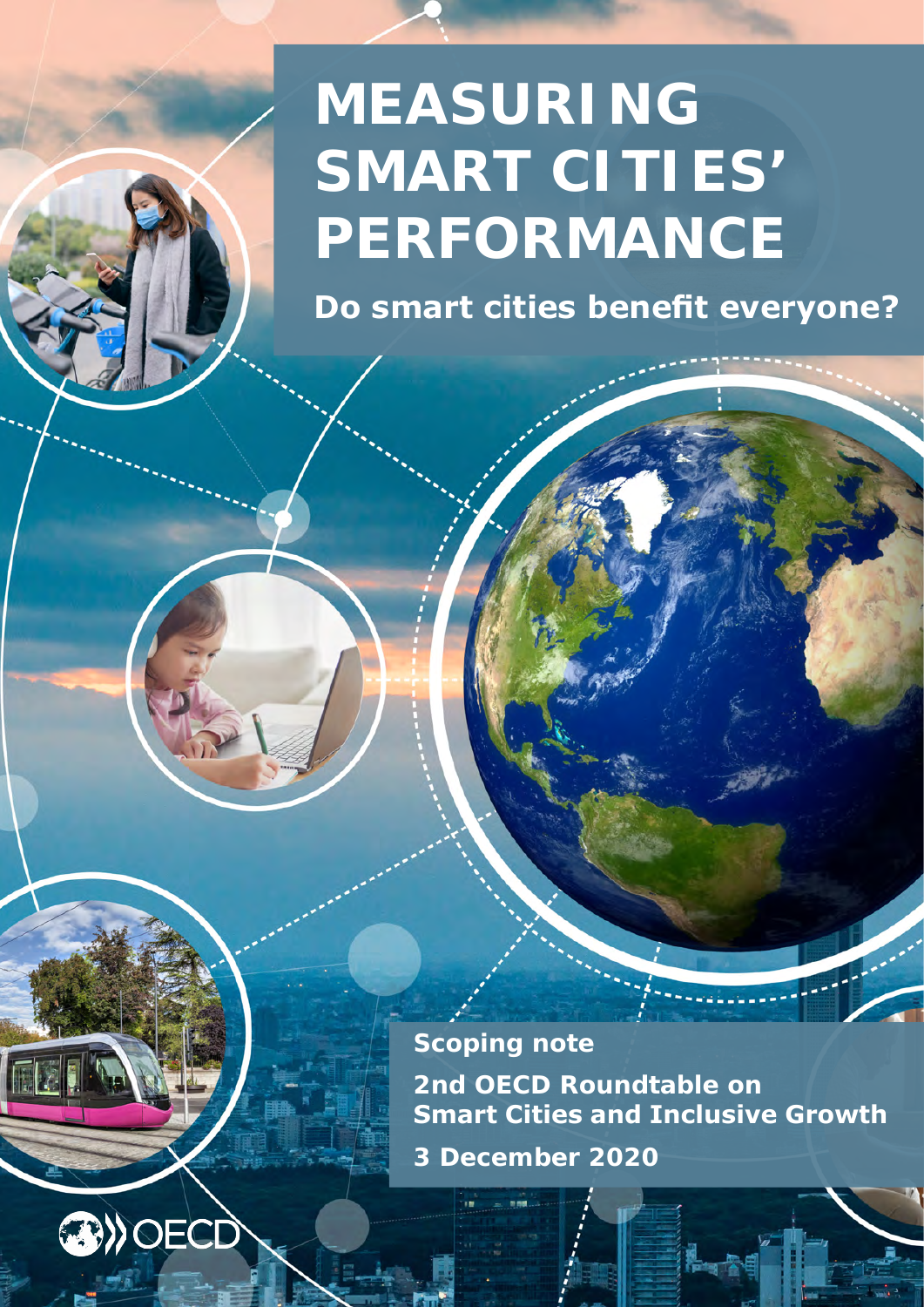# **Table of contents**

| 1 Measuring smart cities' performance: Do smart cities benefit everyone? | $\mathcal{S}$ |
|--------------------------------------------------------------------------|---------------|
| Why measure smart cities' performance?                                   | 3             |
| What existing measurement frameworks of smart cities tell us             | 5             |
| What can the OECD bring?                                                 | 6             |
| 2 Proposal for an OECD Smart City Measurement Framework                  | 9             |
| What does the OECD Smart City Measurement Framework aim to assess?       | 9             |
| Pillar 1: Smart city tools                                               | 10            |
| Pillar 2: Stakeholder engagement for smart cities                        | 11            |
| Pillar 3: Smart city performance                                         | 13            |
| Next steps: developing and implementing the measurement framework        | 14            |
| <b>References</b>                                                        | 16            |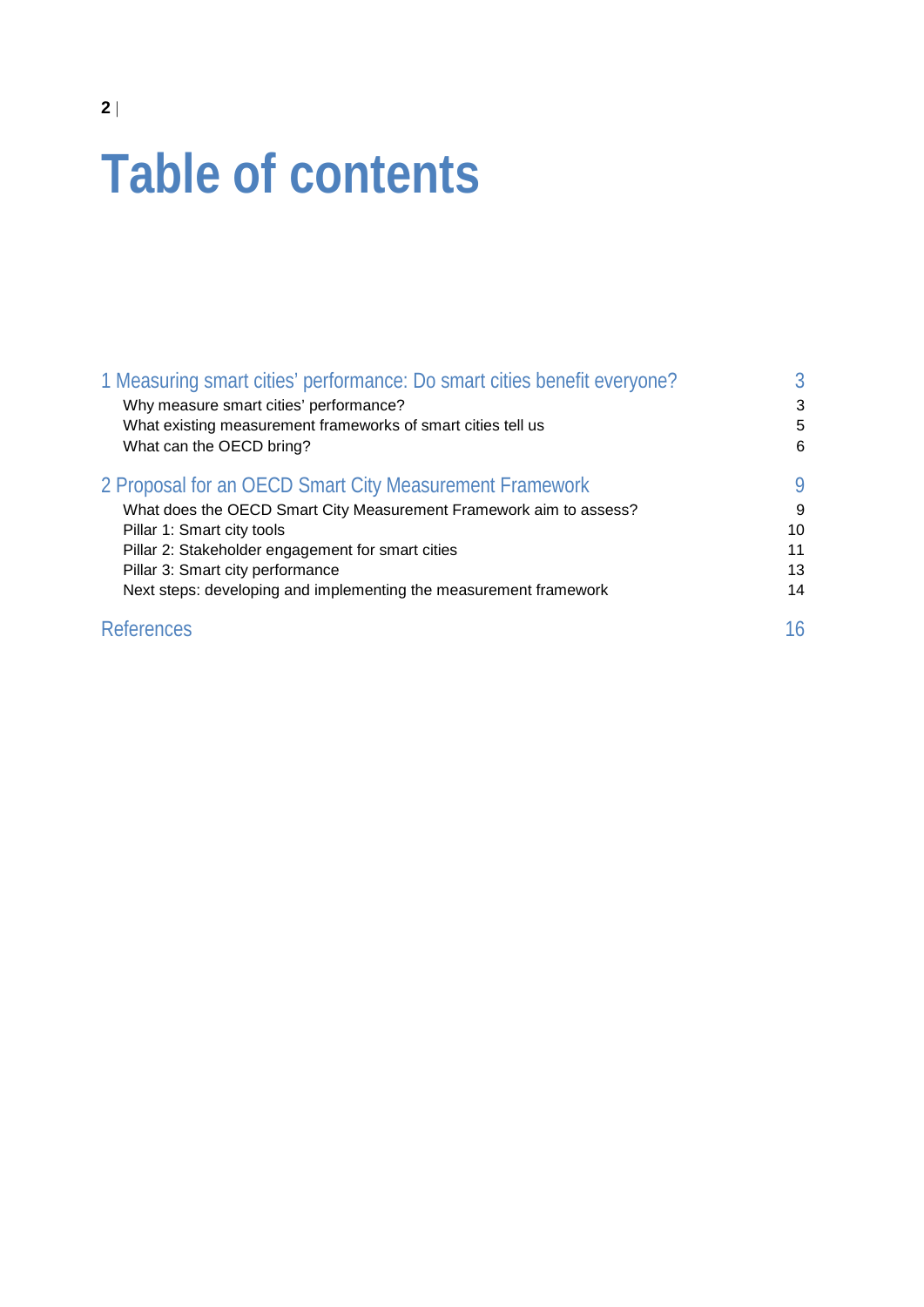## <span id="page-2-0"></span>**1 Measuring smart cities' performance: Do smart cities benefit everyone?**

While many cities have joined the "smart city" wave over the past two decades, digitalisation has taken centre stage over the past few months to shelter cities from the ever-persistent COVID-19 pandemic. Since the early stage of the outbreak, digital technologies made it possible to relay real-time life-saving information, keep essential public services running (such as healthcare through telemedicine) and bridge social isolation. With countries grappling with repeated episodes of lockdown at different scales and physical distancing requirements reshaping urban environments, many cities are expanding, accelerating and mainstreaming the use of smart city tools. In the longer term, the capacity to leverage the benefits of digital innovation for all will be critical to help cities rebound from the crisis and accelerate the transition to a new urban paradigm for a more sustainable and resilient future.

#### <span id="page-2-1"></span>**Why measure smart cities' performance?**

The OECD defines smart cities as "cities that leverage digitalisation and engage stakeholders to improve people's well-being and build more inclusive, sustainable and resilient societies". This definition underlines that digitalisation and digital innovation are not an end in itself, but rather aim to improve people's lives to achieve greater inclusion, sustainability and resilience. By seizing the opportunities offered by the digital transition, including those coming from artificial intelligence, cloud computing and Big Data, smart cities can improve the lives of millions of urban residents, by enhancing people's safety, increasing energy efficiency in housing, facilitating people's access to goods and services, boosting participatory policymaking – and many more.

And yet, there is no guarantee that all smart city initiatives automatically improve everyone's well-being. In some instances, digitalisation may bring about challenges and threats, including (Figure 1):

- Privacy risks: while data offers a remarkable asset and opportunity for smart cities, it also entails both a weakness for those cities that have a weaker capacity to collect, store or use data, and a threat when considering privacy concerns related to the storage and use of personal data.
- Regulatory challenges: the advent of smart cities is disrupting established models of urban governance because data-driven smart city initiatives may shake traditional notions of urban governance, notably in terms of fair competition, labour laws, government contracts and regulation. The wealth of data that could be collected in cities has the potential to help deliver services more efficiently, but only if the right policy frameworks and regulations are in place to harness benefits and avoid risks.
- Widening inequalities: more fundamentally, if the needs of all population groups are not taken into account, smart city initiatives may deepen the digital divide between people who have access to technologies, digital skills and information – who can therefore reap the benefits brought by digitalisation – and people who lack the necessary access and find themselves left behind.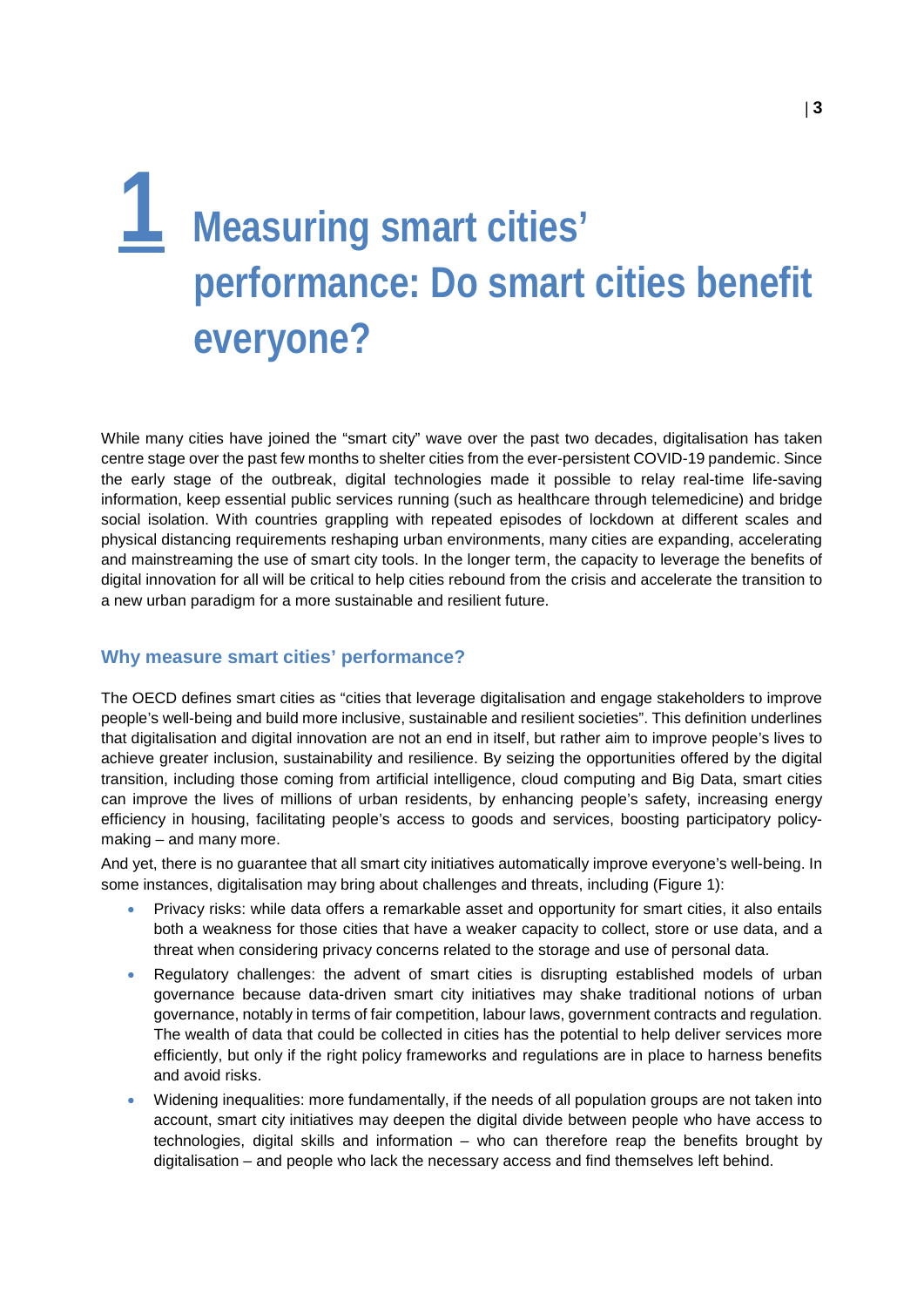**4** |

Measuring the performance of smart cities is therefore essential to ensure their effectiveness. With the COVID-19 crisis severely crunching municipal budgets, it is more critical than ever to devise cost-effective solutions to deliver public services. Assessing smart city performance also helps ground policy intervention in solid evidence by guiding decision makers, both at national and local levels, in setting realistic targets, understanding where cities stand vis-à-vis their objectives, tracking progress and adjusting policy interventions for greater efficiency and effectiveness. Ultimately, smart city measurement enhances accountability and helps citizens monitor how governments deliver on their commitments. In this respect, measuring smart city performance is a way to implement Principle 11 of the OECD Principles on Urban Policy, which were welcomed by mayors and ministers of urban policy across OECD countries in March 2019: "*Foster monitoring, evaluation and accountability of urban governance and policy outcomes".[1](#page-3-0)*

## **Figure 1. SWOT analysis of smart city initiatives in OECD countries**

#### **Strenaths**

- · Widespread digitalization
- A decade of experience with existing examples of successful smart city **initiatives**
- **Supply-side and Private** sector apetite
- **Efficiency outcomes (such** as traffic fluidity, sensors detecting water leakages, etc)

#### **Threats**

Timeas<br>
"Disruption to legal and<br>
regulatory frameworks<br>
safeguarding affordability<br>
objectives, consumer<br>
protection, taxation, labour<br>
contracts and fair competition<br>
"Possible abuse of citizen<br>
data, privacy and safety<br> Hussible abuse of chizen<br>data, privacy and safety<br>Hincreased inequality among<br>digitally marginalized<br>groups

ے۔<br>•Future of work: labour<br>markets and automation

#### Weaknesses

**Budget constraints -Lack of supportive infrastructure** \*Lack of human capital to analyse data and implement digitally-driven policies

.Lack of supportive regulatory frameworks •Potential territorial divides

#### **Opportunities**

- **-Data as a means to improve** well-being
- · Innovative financial mechanisms
- · Digital inclusion
- · Inclusive and efficient service delivery
- New forms of citizen participation
- · Increased sustainability and resilience
- Increased and new forms of cooperation and knowledge sharing between cities
- Beyond silo administration
- Integrated contracts

Source: (OECD, 2020[1])

 $\overline{a}$ 

<span id="page-3-0"></span><sup>&</sup>lt;sup>1</sup> For further information, se[e https://www.oecd.org/cfe/urban-principles.htm.](https://www.oecd.org/cfe/urban-principles.htm)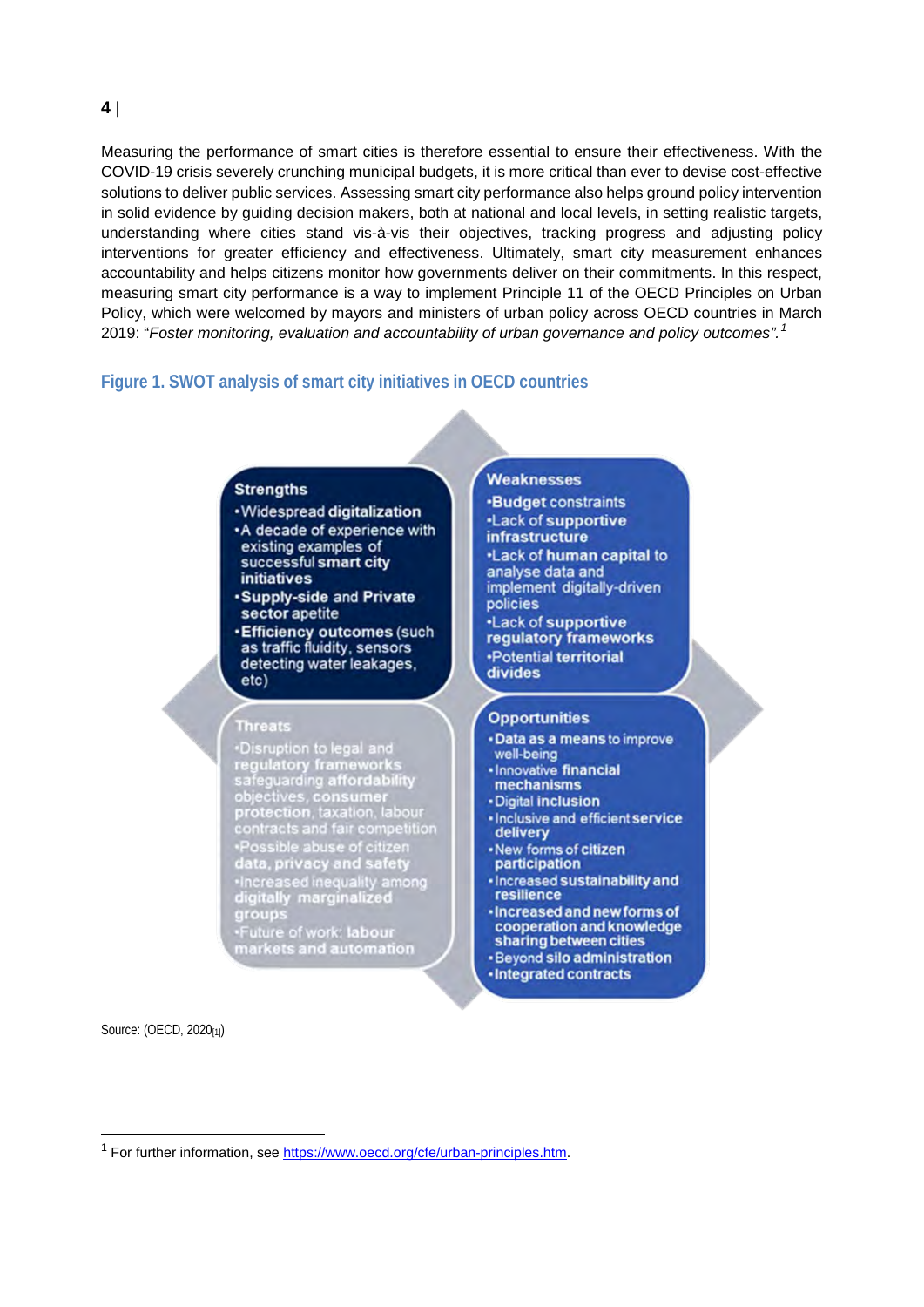### <span id="page-4-0"></span>**What existing measurement frameworks of smart cities tell us**

Many institutions, organisations and sometimes cities themselves have worked on measuring smart cities through a variety of frameworks. In particular:

- **Measurement frameworks tend to use a large number of indicators.** A recent literature review of smart city indicators identifies as many as 1 152 different smart city indicators (Petrova-Antonova and Ilieva, 2018<sub>[2]</sub>). For example, the indicator framework for sustainable, resilient and smart cities, called "Sustainable development in communities – indicators for smart cities" developed by the International Organisation for Standardisation (ISO) has 85 indicators. Another example lies in the 91 Key Performance Indicators (KPIs) for Smart Sustainable Cities (SSC), developed by the United for Smart Sustainable Cities (U4SSC), a UN initiative co-ordinated by ITU (International Telecommunication Union), UNECE (United Nations Economic Commission for Europe) and UN Habitat. CITYKeys has also developed a measurement framework on the performance of smart cities targeted at European cities and includes 75 indicators.
- **Smart city indicators often cover many different dimensions.** For example, Petrova-Antonova and Ilieva (2018<sub>[2]</sub>) classify the 1 152 indicators that they identified into six main categories: nature, governance, economy, mobility, people and living. In their analysis of six internationally applicable standardised frameworks of smart cities, (Huovila, Bosch and Airaksinen, 2019[3]) list the following dimensions: natural environment, built environment, water and waste, transport, energy, economy, education, culture, innovation and science, health, well-being and safety, governance and citizen engagement, and ICT. The ISO indicator framework for smart cities has 19 dimensions, including economic, environmental and social dimensions (ISO, 2019<sub>[4]</sub>). The KPIs for SSC developed by U4SSC (2020 $_{[5]}$ ) cover three dimensions – economy, environment, and society and culture – and each of these dimensions is broken down into sub-dimensions. The CITYKeys (2015<sub>[6]</sub>) framework is broken down into five dimensions: people, planet, prosperity, governance and scalability/replicability.
- **Measurement frameworks also differ in the type of indicators that they use.** Some frameworks measure the *inputs* related to smart cities, i.e. the amount of resources that are allocated to smart cities. Some others assess the *outputs* of smart cities, which evaluate progress in implementing smart city solutions, for example via the percentage of households equipped with smart electricity metres. Others measure the *outcomes* of smart cities, i.e. the impact of smart city solutions on achieving smart city objectives. For example, the ISO indicator framework focuses on smart enabling technologies, while the KPIs for SSC include both output and outcome indicators. CITYKeys' indicators are mostly outcome indicators, i.e. they measure progress towards policy objectives such as  $CO<sub>2</sub>$  emissions per capita per year or the percentage of population living in affordable housing. Box 1 offers a brief overview of input, output and outcome indicators.
- **The reach of measurement frameworks varies in practice**, particularly in terms of geographic focus, scale of analysis, main target audience (city authorities, smart city developers or investors), and if and how any evaluation is carried out. For example, while CITYKeys' framework focuses on European cities, ISO's and U4SSC's frameworks aim at reaching cities globally. Many frameworks provide self-assessment tools, such as the U4SSC KPIs, CITYKeys and the ISO standards, together with recommendations for their implementation.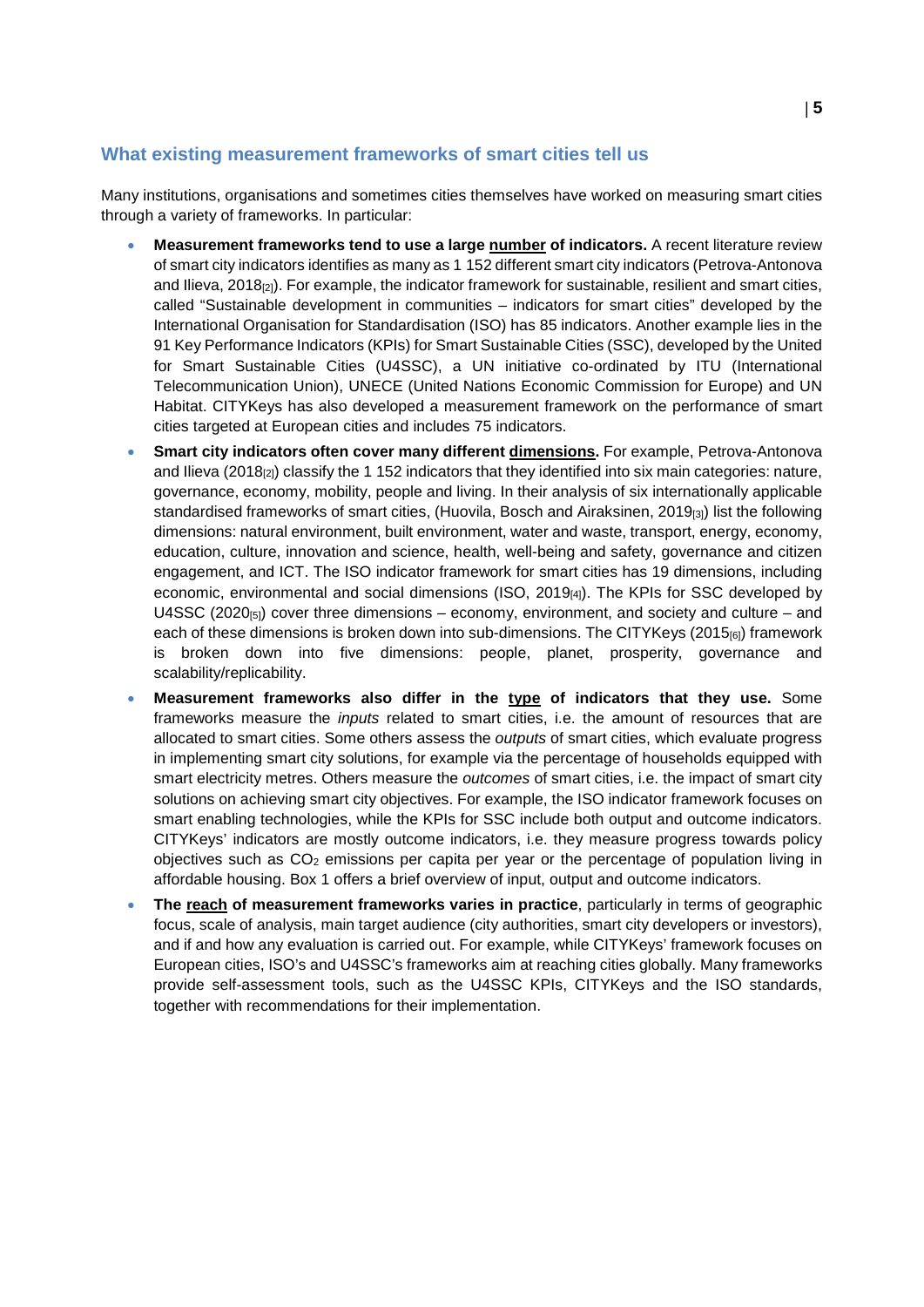#### **Box 1. Input, output and outcome indicators**

Indicators can be classified into three broad categories according to what they measure: input indicators, output indicators and outcome indicators.

**Input indicators:** Input indicators measure the amount of resources that are allocated to a policy. Typical input indicators are the funds spent on a certain policy or the number of people working on a project. Input indicators therefore provide a measure of the effort that is devoted to pursuing a policy but they do not give any information whether the resources are efficiently spent or whether a policy is effective in achieving an objective.

**Output indicators:** Output indicators measure quantities produced by a policy in order to achieve its objectives, but not progress towards the policy objectives. Outputs are therefore means to achieve a policy objective, but no ends in themselves. Typical output indicators might show the number of motorway kilometres built, the number of people trained to fulfil a task, or the percentage of households equipped in smart energy metres. Output indicators do not tell whether a policy is effective in achieving its desired objective or not.

**Outcome indicators:** Outcome indicators monitor the effectiveness of a policy in achieving its objectives. While outcomes are the underlying motivation behind policies, they can only be affected through the inputs and outputs. Typical outcome indicators might be the reduction in commuting time to the place of work, satisfaction with life or the city, or energy savings.

<span id="page-5-0"></span>Source: (OECD, 2016[7]).

#### **What can the OECD bring?**

This preliminary overview of existing measurement frameworks on smart cities demonstrates the variety of approaches to assess the performance of smart cities. It also suggests the many complexities faced when attempting to gauge the performance of smart cities. For example, such complexities are related to:

- **Measuring the performance of smart cities** *per se*: Some indicators measure the *degree* of digitalisation in cities, but not the *impact* of digitalisation. Other indicators measure the performance of cities against broad policy objectives that are not necessarily linked to smart city initiatives. Furthermore, it is difficult to assess the link between digitalisation and its impacts on the various dimensions of well-being. For example, some frameworks measure the percentage of households that are equipped with smart energy meters, and other frameworks measure energy consumption per capita, but evidence of the impact of smart meters on energy consumption at the city level remains scarce.
- **Reflecting all dimensions of smart cities' objectives:** Some indicators measure certain dimensions of quality of life (e.g. environmental, economic, social), but they are often incomplete and miss other key aspects such as *inclusion*.
- **Capturing stakeholders' engagement:** Most frameworks or indicators do not consider the degree of *stakeholders' involvement* (e.g. governments, civil society, private sector, academia, etc.) in the design of smart cities. Putting people at the centre of smart cities means co-constructing policies with residents throughout the policy cycle, but this dimension is often omitted in their measurement.
- **Building frameworks that all levels of governments can use:** It is a challenge to shape fully harmonised smart city measurement frameworks that both national and local governments can deploy to measure the performance of smart cities.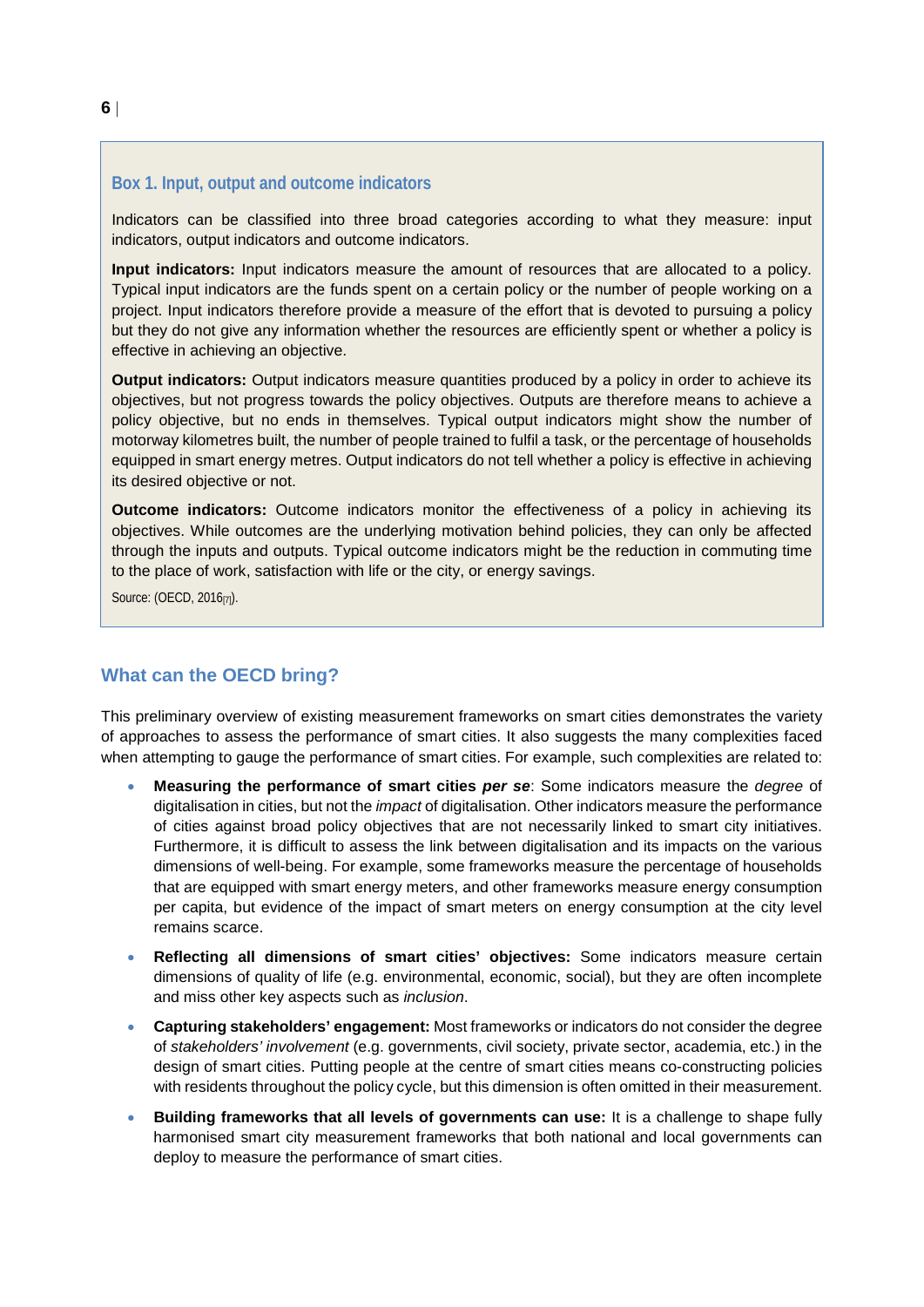• **Comparing cities among themselves:** The lack of harmonised territorial units of analysis often limits international comparability across cities, which in turn constrains the potential for peer-topeer learning, monitoring progress and partnerships.

Measuring smart city performance is therefore a very complex task. An ideal, harmonised measurement framework for smart cities would need to: (i) allow to capture the impact of digital innovation in cities on outcomes for residents across multiple sectors; (ii) assess whether smart city initiatives benefit everyone rather than selected population groups; (iii) take into account stakeholders' engagement; (iv) be usable by national and local governments alike; and (v) monitor progress over time and across places in a comparable way.

With a view to reach such objectives, the proposed OECD Smart City Measurement Framework can build on existing OECD data and analysis in terms of digitalisation, well-being and inclusiveness (Box 2):

- **OECD work on digital innovation**, notably through the [OECD Going Digital](http://www.oecd.org/going-digital/) initiative, which analyses not only the degree of digital development, but also the impact of digital innovation on people's lives and well-being (see [How's life in the digital age,](https://www.oecd.org/publications/how-s-life-in-the-digital-age-9789264311800-en.htm) based on the multi-dimensional [OECD Well-being framework\)](https://www.oecd.org/statistics/measuring-well-being-and-progress.htm).
- **OECD work on well-being, inclusion and sustainability**, with the recent creation of the [OECD](https://www.oecd.org/wise/Peoples-well-being-at-the-top-of-the-agenda-WISE-mission.pdf)  [Centre on Well-being, Inclusion, Sustainability and Equal opportunities](https://www.oecd.org/wise/Peoples-well-being-at-the-top-of-the-agenda-WISE-mission.pdf) (WISE). By leveraging the [OECD Inclusive Growth](https://www.oecd.org/inclusive-growth/) framework, the WISE Centre is collecting new data and information on people's perceptions of income inequality and aims to help align public spending on serving the needs of all people.
- **OECD's expertise in measuring well-being at the territorial level** by using harmonised territorial units of analysis, allowing therefore for **international comparability**. [Functional urban areas](https://www.oecd-ilibrary.org/urban-rural-and-regional-development/the-eu-oecd-definition-of-a-functional-urban-area_d58cb34d-en) (FUAs) encompass how cities "function" economically, based on daily people's commuting flows, rather than how they are delineated by administrative boundaries (Dijkstra, Poelman and Veneri, 2019[8]). This joint EU-OECD definition of cities allows for comparisons between cities in different countries, as national definitions of cities are rarely consistent across countries and they rely on administrative or legal boundaries that do not necessarily reflect the functional and economic extent of cities. The [OECD regional well-being](https://www.oecd.org/fr/regional/how-is-life-in-your-region.htm) work and the OECD web tool for [Measuring the distance](https://www.oecd-local-sdgs.org/)  [to the SDGs in regions and cities](https://www.oecd-local-sdgs.org/) allow for assessing well-being levels and the achievement of SDGs where they matter, at the local level.

#### **Box 2. Selected relevant OECD work for the OECD Smart City Measurement Framework**

Going Digital Toolkit (OECD, 2019<sub>[9]</sub>) helps countries assess their state of digital development and formulate policy strategies and approaches in response. The toolkit is structured along the seven policy dimensions of the Going Digital Integrated Policy Framework (access, use, innovation, jobs, society, trust, market openness), which cuts across policy areas to ensure a whole-of-economy and society approach to realising the promises of digital transformation for all. It also underlines that digital technologies improve well-being as they spread throughout industries, markets and society.

**How's life in the digital age** (OECD, 2019<sub>[10]</sub>) documents how the ongoing digital transformation is affecting people's lives, based on the multi-dimensional framework used in *How's Life? Measuring wellbeing* to monitor progress in key dimensions of people's well-being. The aspects of the digital transformation in *How's life in the digital age* sometimes go beyond the outcome indicators under each dimension of the OECD well-being framework. The report therefore presents a range of indicators aiming to capture the most visible impacts of digitalisation on the most salient aspects of people's life.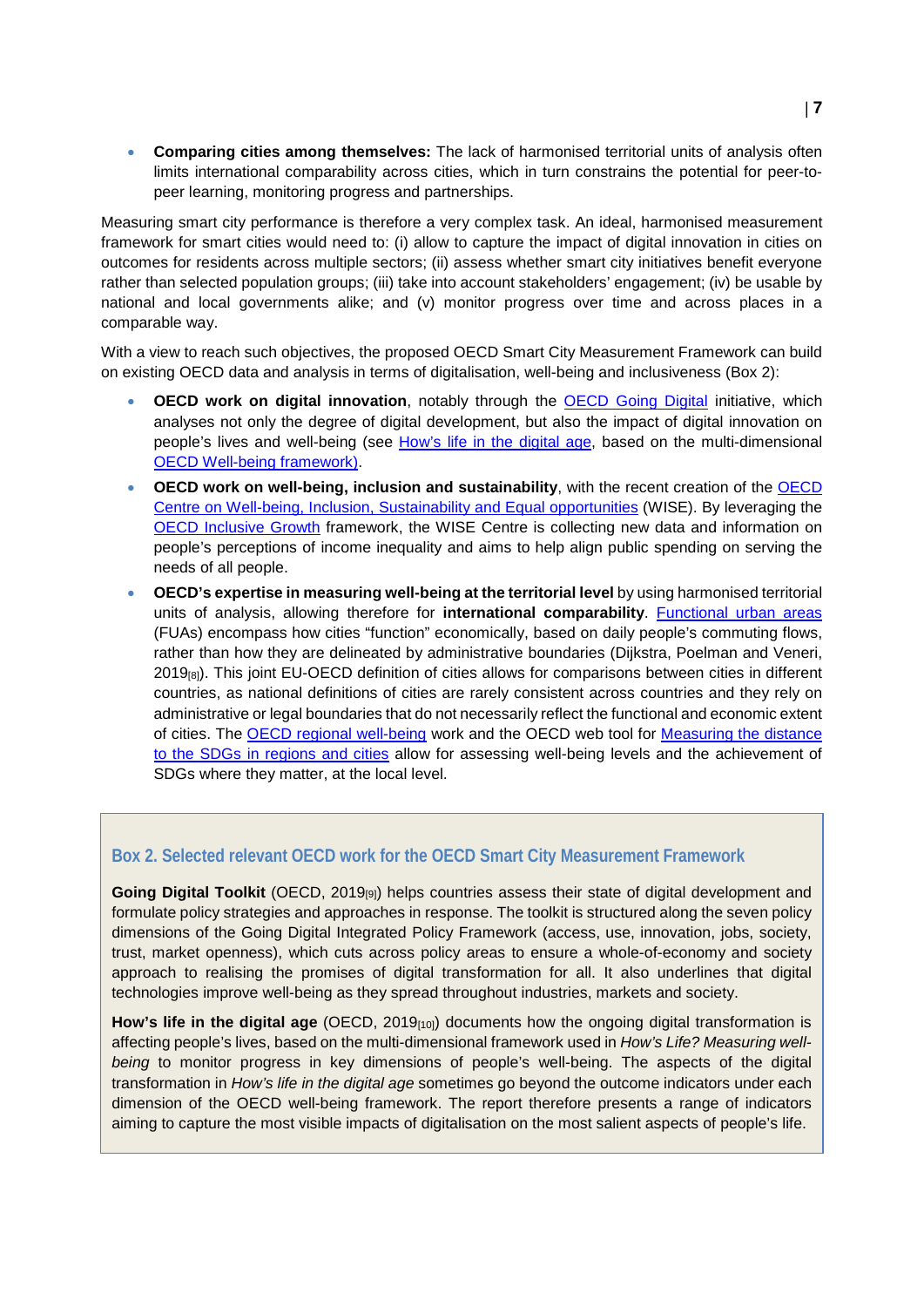**The OECD Better Life Index** considers people's living conditions and quality of life today (current wellbeing) and the resources that will help people's well-being over time. It puts people at the centre of the assessment and focuses on well-being outcomes – i.e. aspects of life that are directly and intrinsically important to people, rather than the inputs and outputs that might be used to deliver these outcomes. It reports both averages and inequalities, and it captures both objective and subjective aspects of life ( (OECD, 2017 $_{[11]}$ ) and (OECD, 2020 $_{[12]}$ )).

**The OECD Framework for Policy Action on Inclusive Growth**, developed in response to the 2017 OECD Ministerial Council Meeting, is designed to help countries achieve growth on a sustainable basis with rising living standards while respecting environmental boundaries, by providing equal opportunities to all. Moving beyond GDP metrics and statistical averages, this framework puts people at its centre, focuses on well-being outcomes, and emphasises the distribution of outcomes across the population. The Framework highlights three key dynamics that policies can help to catalyse, including: (i) Investing in people and places that have been left behind; (ii) Supporting business dynamism and inclusive labour markets; and (iii) Building efficient and responsive governments.

The **OECD regional well-being tool** provides information about where regions stand on 11 dimensions that matter for people's lives: jobs, income, education, health, civic engagement and governance, safety, access to services, environment, housing, community and life satisfaction (OECD, 2020<sub>[13]</sub>). The tool allows for measuring present well-being and its evolution over time in a region and compare it with 394 other OECD regions based on 13 headline indicators.

**Making Cities Work for All** (OECD, 2016[14]) includes a chapter dedicated to the issue of how to measure well-being and inclusiveness in metropolitan areas. Well-being indicators cover several dimensions of people's life, which are grouped into two major policy domains: the first relates to expanding opportunities for people through inclusive education, labour market and income; the second relates to an inclusive urban environment through policies for housing, transport, service provision and subjective measures. Inclusiveness in metropolitan areas is assessed in terms of income inequality.

**Measuring the distance to the SDGs in regions and cities.** The OECD has developed a visualisation web tool to help policymakers measure the distance of regions and cities towards the SDGs (see [http://www.oecd-local-sdgs.org\)](http://www.oecd-local-sdgs.org/). The tool covers around 600 regions and 600 cities from OECD and partner countries, and includes more than 100 indicators to monitor progress across the 17 SDGs. These indicators can be visualised individually or as a composite index (OECD,  $2020_{[15]}$ ).

**The OECD Urban Principles toolkit** (under development) will aim to provide guidance to local and national governments in implementing the [OECD Principles on Urban Policy.](https://www.oecd.org/cfe/urban-principles.htm) It will support both cities and countries in assessing and benchmarking their urban policies within a holistic framework and build on good practices across OECD countries.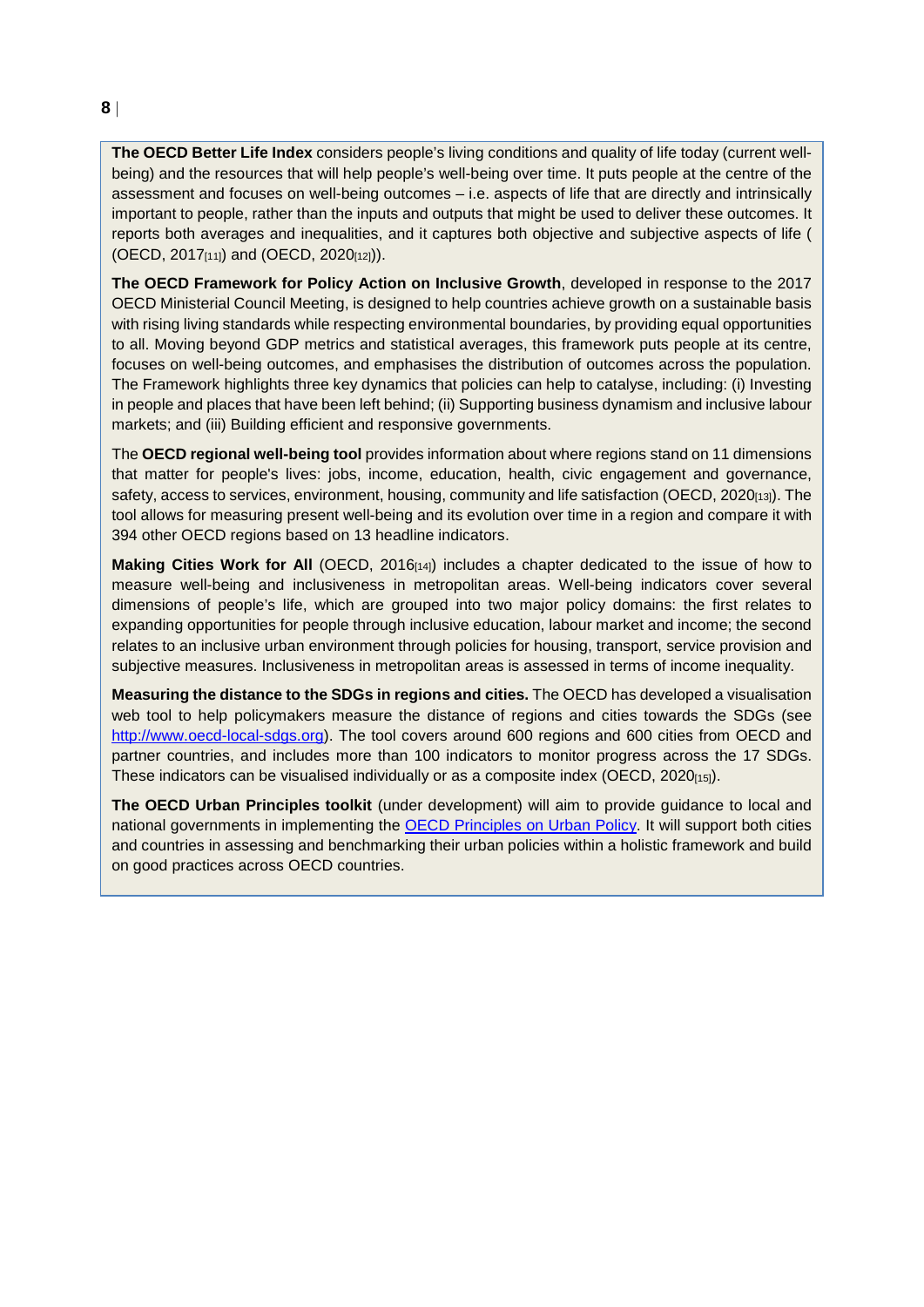# <span id="page-8-0"></span>**2 Proposal for an OECD Smart City Measurement Framework**

Advancing the measurement of smart city performance calls for a comprehensive, multi-dimensional and flexible framework that serves local and national strategic priorities, as well as global sustainable development objectives. The proposed OECD Smart City Measurement Framework endeavours to respond to fundamental questions such as what to measure and how, and for whom the framework is intended. In particular, it aims to encompass not only the degree of digitalisation in cities, but also the level of stakeholders' engagement, and how both contribute to improving the well-being of all urban residents and building inclusive, resilient and sustainable cities. The measurement framework needs to serve as a tool to guide local and national governments in their efforts to reshape city governance, business models and stakeholder engagement through digital innovation.

#### <span id="page-8-1"></span>**What does the OECD Smart City Measurement Framework aim to assess?**

As recalled earlier, the OECD defines smart cities as cities that:

- 1. leverage digitalisation
- 2. engage stakeholders
- 3. to improve people's well-being and to build more inclusive, sustainable and resilient societies.

The OECD Smart City Measurement Framework proposed here will therefore revolve around these three aspects, which are mirrored in the following three pillars (Figure 2):

- **Pillar 1:** Indicators of the degree of digitalisation and digital innovation implemented at the city level (input and output indicators), i.e. the smart city tools
- **Pillar 2:** Indicators of the engagement of various stakeholders in building the smart city
- **Pillar 3:** Indicators of the four core objectives of the smart city (mainly outcome indicators), namely well-being, inclusiveness, sustainability and resilience that are shaped by the smart city tools and engagement (from Pillar 1 and Pillar 2).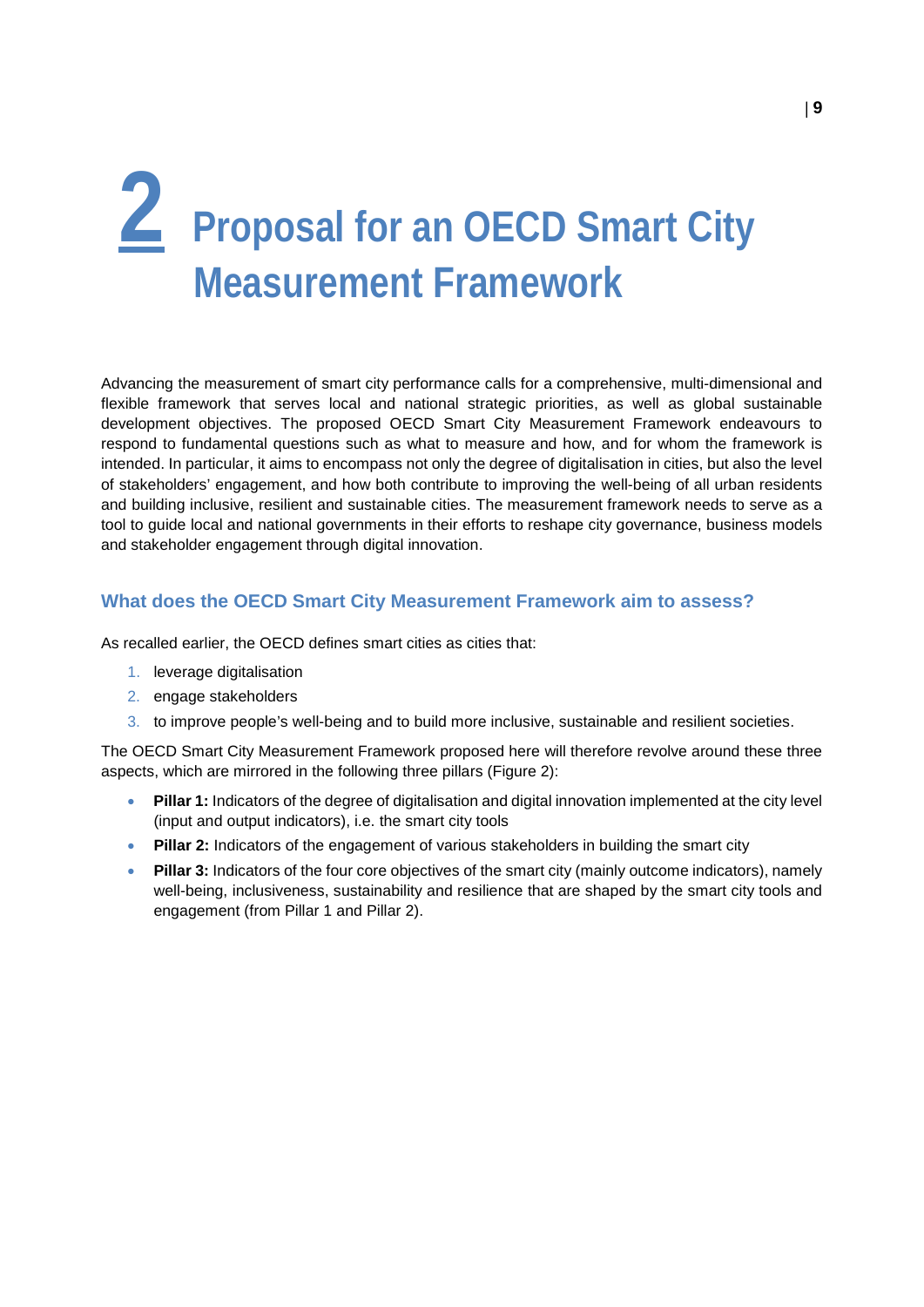

### **Figure 2. OECD Smart City Measurement Framework**

#### Source: OECD.

Bringing these three pillars together, the preliminary proposal for an OECD Smart City Measurement Framework proposes to:

- Focus on people and consider urban residents not only as recipients or users of smart cities, but also as designers of smart cities;
- Encompass not only digitalisation in cities, but also how digital innovation can improve well-being outcomes, inclusion, sustainability and resilience to address local and global urban challenges through digital innovation;
- Enable benchmarking of cities across countries;
- Allow monitoring over time.

The three pillars are briefly outlined in the sections below, together with preliminary sets of indicators proposed for each of them. Indicators should meet the following criteria: simplicity, measurability, availability and comparability across places and times.

#### <span id="page-9-0"></span>**Pillar 1: Smart city tools**

The first pillar of the OECD Smart City Measurement Framework addresses the first component of the definition of smart cities, i.e. **the degree of digitalisation and digital innovation implemented at the**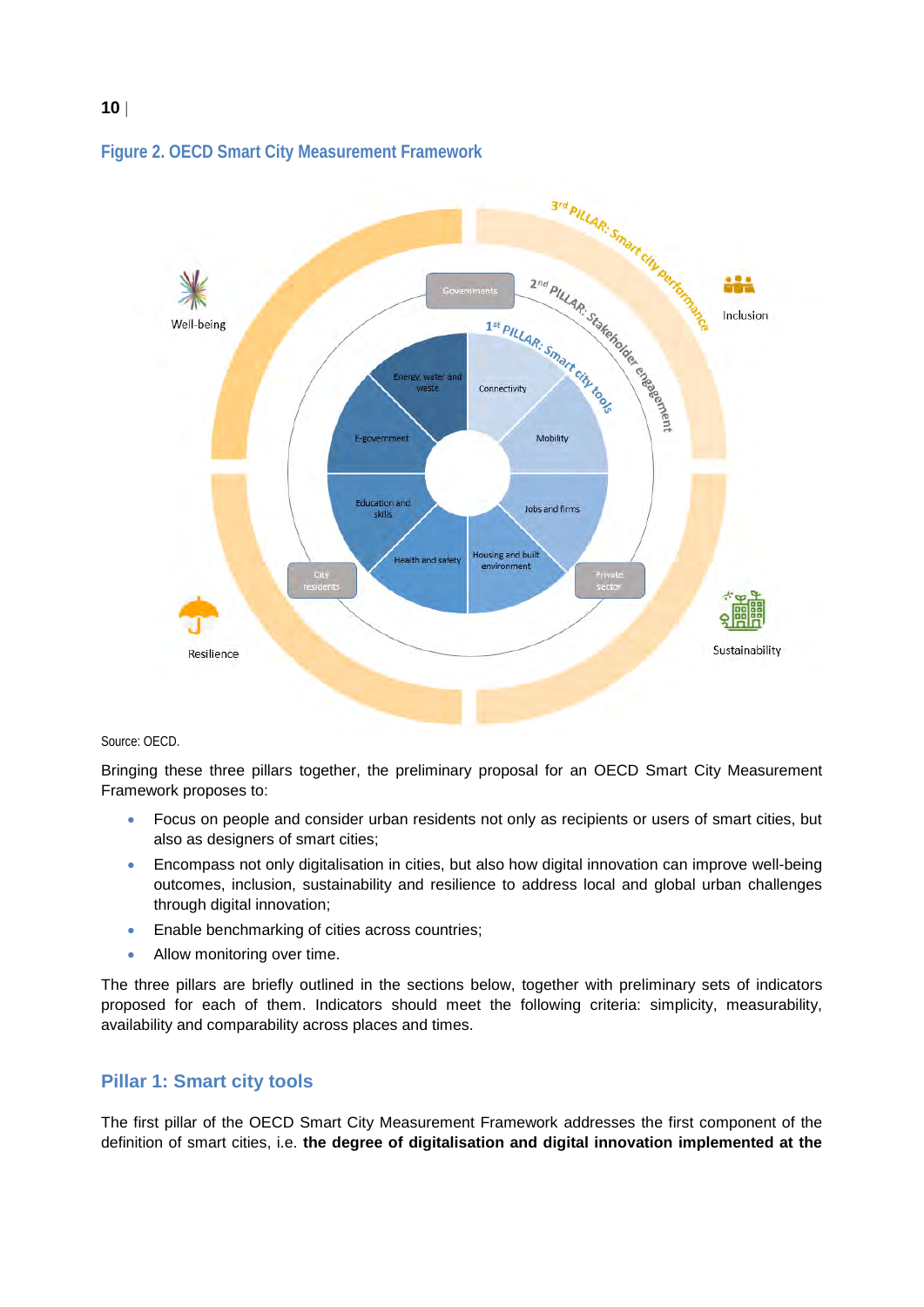**city level**. As shown in the analysis of existing measurement frameworks of smart cities (see previous section), a wide range of indicators already exist on the degree of digitalisation in a city, covering a variety of areas.

The first step in the definition of Pillar 1 of the OECD Smart City Measurement Framework consists in identifying the needs of urban residents and what matters most to people in cities. Digital technologies are radically transforming the way people communicate, move around in cities, work, live in their homes, get healthcare and education, vote, and consume energy and water, among many other aspects of their lives. The proposed dimensions for the classification of the indicators on smart city tools therefore include: connectivity; mobility; jobs and firms; built environment; health and safety; education and skills; egovernment; energy, water and waste.

The second step is the selection of indicators for each of these dimensions. Importantly, these indicators can be input or output indicators of digitalisation as defined in Box 1. [Table 1](#page-10-1) proposes a preliminary set of possible indicators on smart city tools. This selection of indicators will need to be further discussed and refined, particularly regarding their availability at the city level.

| <b>Dimensions</b>                | <b>Indicators</b>                                                                                                                                                                                                                                                                                                                     |
|----------------------------------|---------------------------------------------------------------------------------------------------------------------------------------------------------------------------------------------------------------------------------------------------------------------------------------------------------------------------------------|
| Connectivity                     | % households equipped with internet, wireless broadband coverage;<br>% of households who use digital apps or platforms to connect to local community                                                                                                                                                                                  |
| Mobility                         | % of smart traffic lights; % of public transport equipped with real-time information; number of users of<br>sharing economy transportation per 100 000 population; % of public parking spaces equipped with e-<br>payment systems                                                                                                     |
| Jobs and firms                   | % of job seekers who have access to e-career centres; expenditure in R&D                                                                                                                                                                                                                                                              |
| Housing and built<br>environment | Open-source cadastral data; digital land-use and building permits                                                                                                                                                                                                                                                                     |
| Health and safety                | % of medical appointments conducted remotely; % of population registered with public alert systems for<br>air and water quality; % of population with online access to their unified health file; % population<br>equipped with real-time alert systems                                                                               |
| Education and<br>skills          | % of children who have access to e-learning platforms; number of computers, laptops, tablets, or other<br>digital learning devices available per 1 000 primary school students                                                                                                                                                        |
| E-government                     | % of city services available online; number of municipal smart stations installed per 100 000 population;<br>% of payments to the city that are paid electronically                                                                                                                                                                   |
| Energy, water and<br>waste       | % of households equipped with smart energy meters; % of buildings with smart electricity meters; % of<br>smart street lights; % of households equipped with smart water meters; % drinking water under water<br>quality monitoring by real-time water quality monitoring station; % of buildings equipped with smart<br>waste systems |

### <span id="page-10-1"></span>**Table 1. Suggested indicators for smart city tools**

Source: OECD.

#### <span id="page-10-0"></span>**Pillar 2: Stakeholder engagement for smart cities**

The level of stakeholder engagement as an *input* to the process of shaping a smart city is also central to the OECD smart city definition. Key stakeholders of a smart city include:

• the city/local government (including co-operation with all levels of government);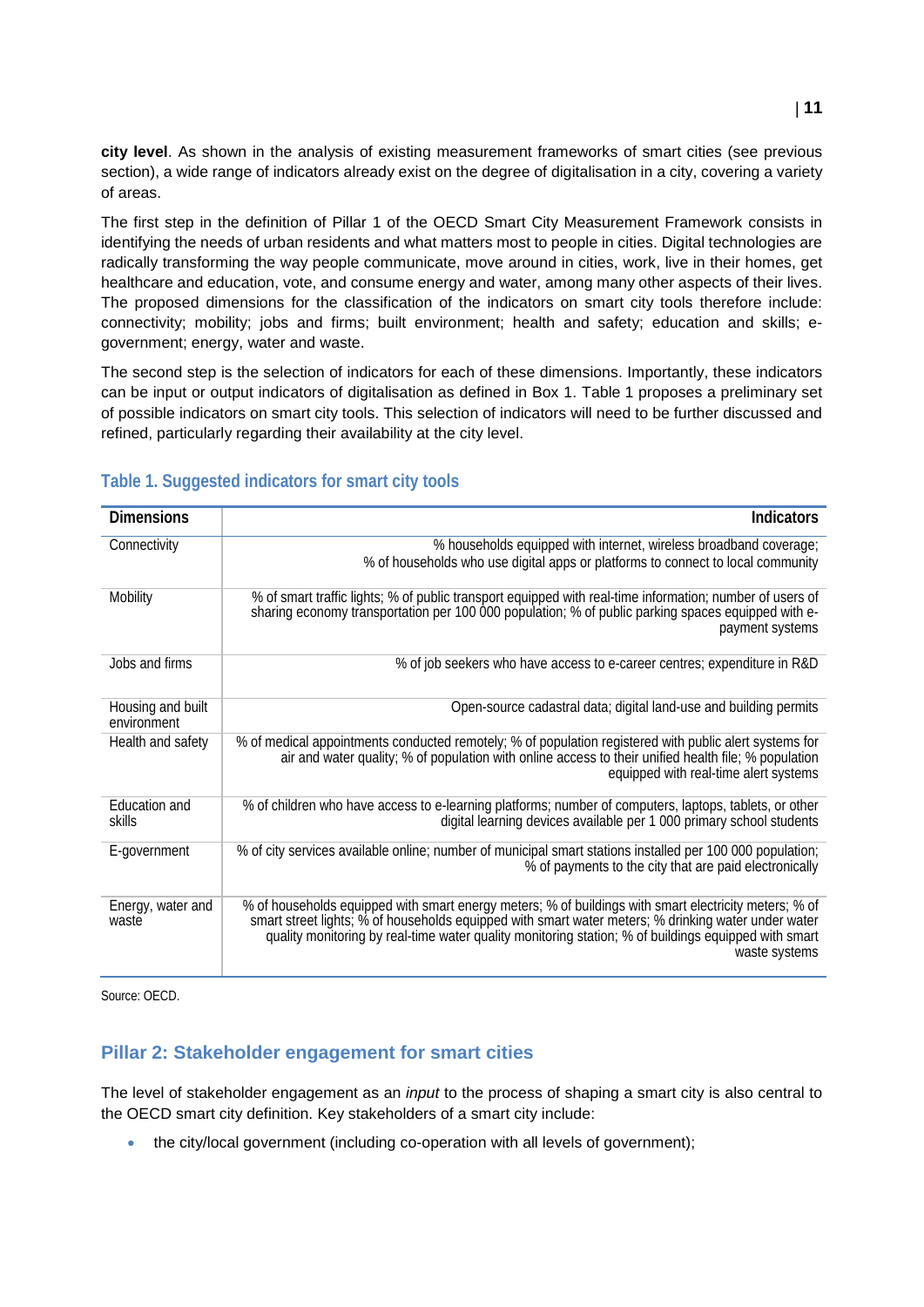- the city's residents (including NGOs and knowledge institutions such as universities); and
- the private sector (firms and entrepreneurs).

Stakeholder engagement and partnerships to boost civic engagement and leverage the role of the private sector in decision-making at the city level play a critical role in building smart cities. Stakeholder engagement can take place in different ways, ranging from basic communication and stakeholders' participation and feedback, to full co-production, co-delivery and co-evaluation, which implies a balanced sharing of powers among stakeholders. Digital innovation and technologies can also facilitate new forms of engagement with a broader range of urban residents and other stakeholders, and co-production throughout the policy design and implementation process.

Evaluating stakeholder engagement can have several benefits (OECD, 2015<sub>[16]</sub>), notably because it can help:

- Strengthen the accountability of decision makers by measuring whether public and institutional resources, including stakeholders' time and efforts, are properly used.
- Help determine whether the engagement process was successful and to inventory lessons learnt to improve practice in the future.
- Contribute to anticipating and managing some risks.
- Help map out the different views held by different stakeholders at the start of a process and identify potential challenges that the process may face.

[Table 2](#page-11-0) below outlines a set of indicators that can help gauge stakeholder engagement based on previous OECD work on Stakeholder Engagement for Inclusive Water Governance (OECD, 2015[16]). Moving forward, a survey to collect data from cities could also be envisaged, considering that stakeholder engagement is often difficult to measure and compare across countries.

| Dimension                             | Indicators                                                                                                                                                    |
|---------------------------------------|---------------------------------------------------------------------------------------------------------------------------------------------------------------|
| Inclusiveness and equity              | Informed and transparent identification and selection of stakeholders to be involved in the engagement process                                                |
|                                       | Broad outreach to inform individuals and organisations                                                                                                        |
|                                       | Stakeholders' motivations and expectations have been clearly identified (e.g. survey)                                                                         |
|                                       | Equitable share of representation among categories of stakeholders                                                                                            |
| Clarity of goals,<br>transparency and | Clear understanding of the framework of the engagement process in terms of line authority, proposed timeline,<br>targeted objectives, expected outcomes, etc. |
| accountability                        | Development of a master schedule                                                                                                                              |
|                                       | Consistent and appropriate communication between promoters of the engagement process and the<br>stakeholders involved                                         |
|                                       | Dissemination of concise summaries of stakeholder meetings                                                                                                    |
| Capacity and information              | Establishment of a website to educate stakeholders about how they can contribute                                                                              |
|                                       | Number of training sessions                                                                                                                                   |
|                                       | Summary reports are prepared using non-technical language                                                                                                     |
|                                       | Existence of mediation mechanisms                                                                                                                             |
| Efficiency and effectiveness          | Regular monitoring throughout the engagement process                                                                                                          |
|                                       | Definition of performance measures to gauge the extent of stakeholder engagement                                                                              |
|                                       | Successful use of the inputs from the engagement process to achieve the desired outcomes agreed by<br>stakeholders                                            |
|                                       | Fulfilment of the agreed-upon purpose of the engagement process                                                                                               |
| Institutionalisation.                 | Requirements for stakeholder engagement are in place within the organisation                                                                                  |
| structuring and integration           | Charters and the rules of the game are clearly established                                                                                                    |
| Adaptiveness                          | Outcomes of engagement processes cover short- and long-term issues                                                                                            |
|                                       | Regular reassessment and establishment of new methods to address gaps where the engagement process is                                                         |
|                                       |                                                                                                                                                               |

## <span id="page-11-0"></span>**Table 2. Examples of indicators on stakeholder engagement**

#### **12** |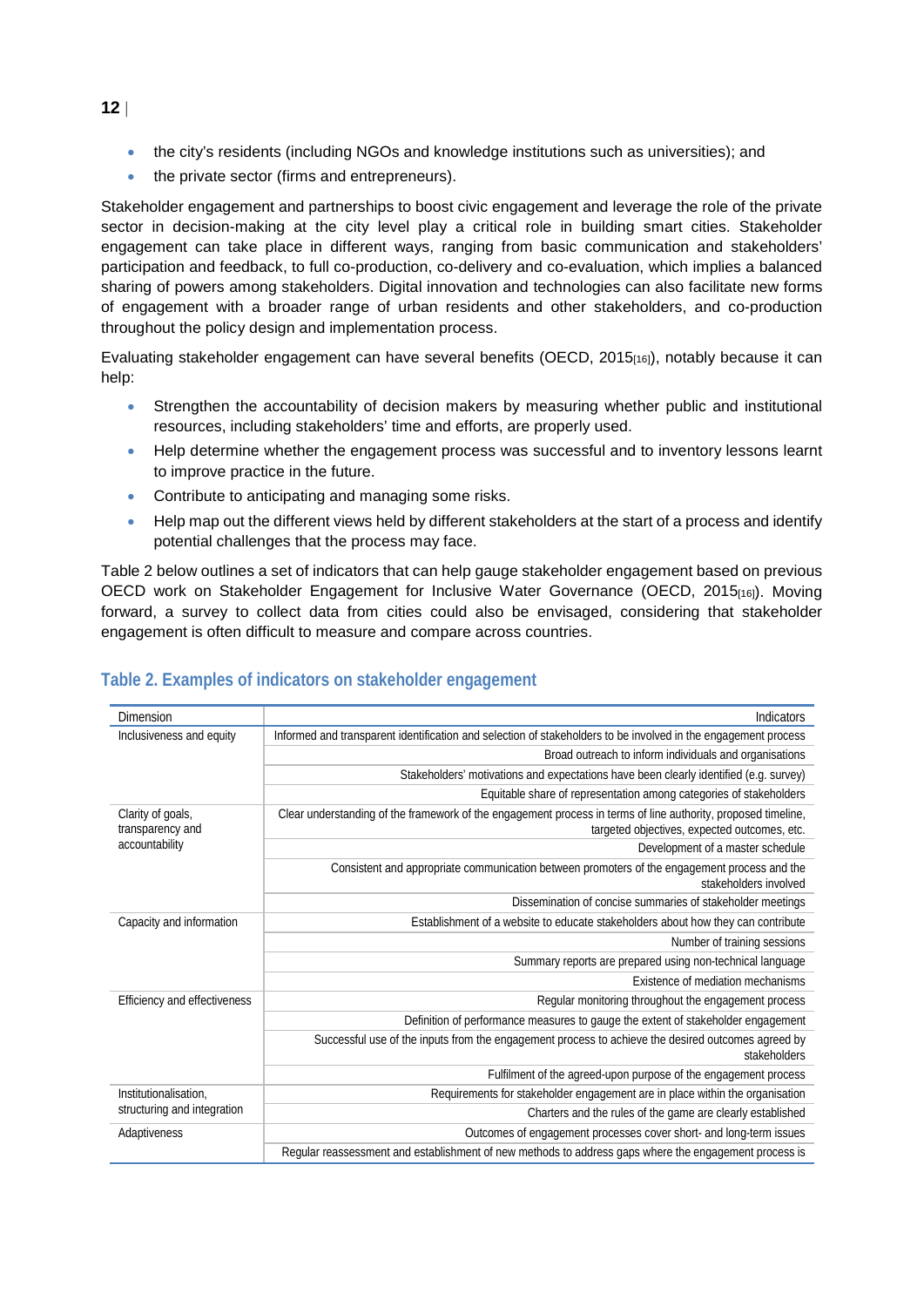Source: Based on (OECD, 2015<sub>[16]</sub>).

## <span id="page-12-0"></span>**Pillar 3: Smart city performance**

As discussed in previous sections, the degree of digitalisation of a city does not make a city "smart" in itself. What is central to the smart city definition is how digitalisation helps achieve four core objectives, i.e. improve people's well-being and foster more inclusive, sustainable and resilient societies. However, at the city level, measuring the impact of digital innovation on well-being, inclusion, sustainability and resilience may face conceptual and practical limitations, in particular:

- Impacts of digital innovation are difficult to isolate (i.e. there is no clear counter-factual), as technologies are evolving rapidly over time and digital transformation coincides with many other economic and social changes that affect well-being, inclusion, sustainability and resilience at the same time.
- The introduction of one smart city tool can have an effect on several outcome indicators at the same time. For example, public transit apps can improve people's mobility and reduce commuting times, while also decreasing pollution if it fosters more use of public transportation modes. Smart energy meters can help optimise energy consumption, thereby decreasing greenhouse gas emissions and helping people save money on their energy bills at the same time.
- Smart city tools can have both positive and negative impacts at the same time. For example, the installation of surveillance cameras can increase safety, but may also raise privacy concerns.

Despite the difficulty of measuring the impact of digital technologies on well-being, inclusion, sustainability and resilience, evidence of the impact of smart city tools does exist, such as: telemedicine and remote patient monitoring on health outcomes; car-pooling and bike-sharing applications on air quality; smart surveillance on crime rate; water leakage smart detection on water consumption; job e-platforms on job market efficiency; real-time transport applications on commuting times, etc. (McKinsey Global Institute,  $2018_{[17]}$ .

The preliminary indicators suggested for smart city performance [\(Table 3\)](#page-12-1) aim to reflect the four smart city objectives mentioned above, i.e. well-being, inclusion, sustainability and resilience. These indicators will determine what effect, if any, smart city initiatives in a given city have had on multiple dimensions of residents' lives.

| Smart city<br>objectives | <b>Dimensions</b>       | <b>Indicators</b>                                                                                             |
|--------------------------|-------------------------|---------------------------------------------------------------------------------------------------------------|
| Well-being               | Jobs                    | Employment rate (%)                                                                                           |
|                          |                         | People satisfied with their job (%)                                                                           |
|                          | Income                  | People with enough money to cover their needs (%)                                                             |
|                          | Housing                 | Overcrowding conditions (rooms per inhabitant)                                                                |
|                          |                         | People satisfied with affordability of housing (%)                                                            |
|                          | Access to services      | Performance of public transport network (ratio between accessibility and proximity to amenities or<br>people) |
|                          |                         | People satisfied with public transport (%)                                                                    |
|                          |                         | Average commuting time to place of work (minutes)                                                             |
|                          | Education               | People from 25 to 64 years old with at least tertiary education (%)                                           |
|                          | Political participation | Voter turnout (voters in the last national election as a % of the number of persons with voting rights)       |

## <span id="page-12-1"></span>**Table 3. Suggested indicators for smart city performance**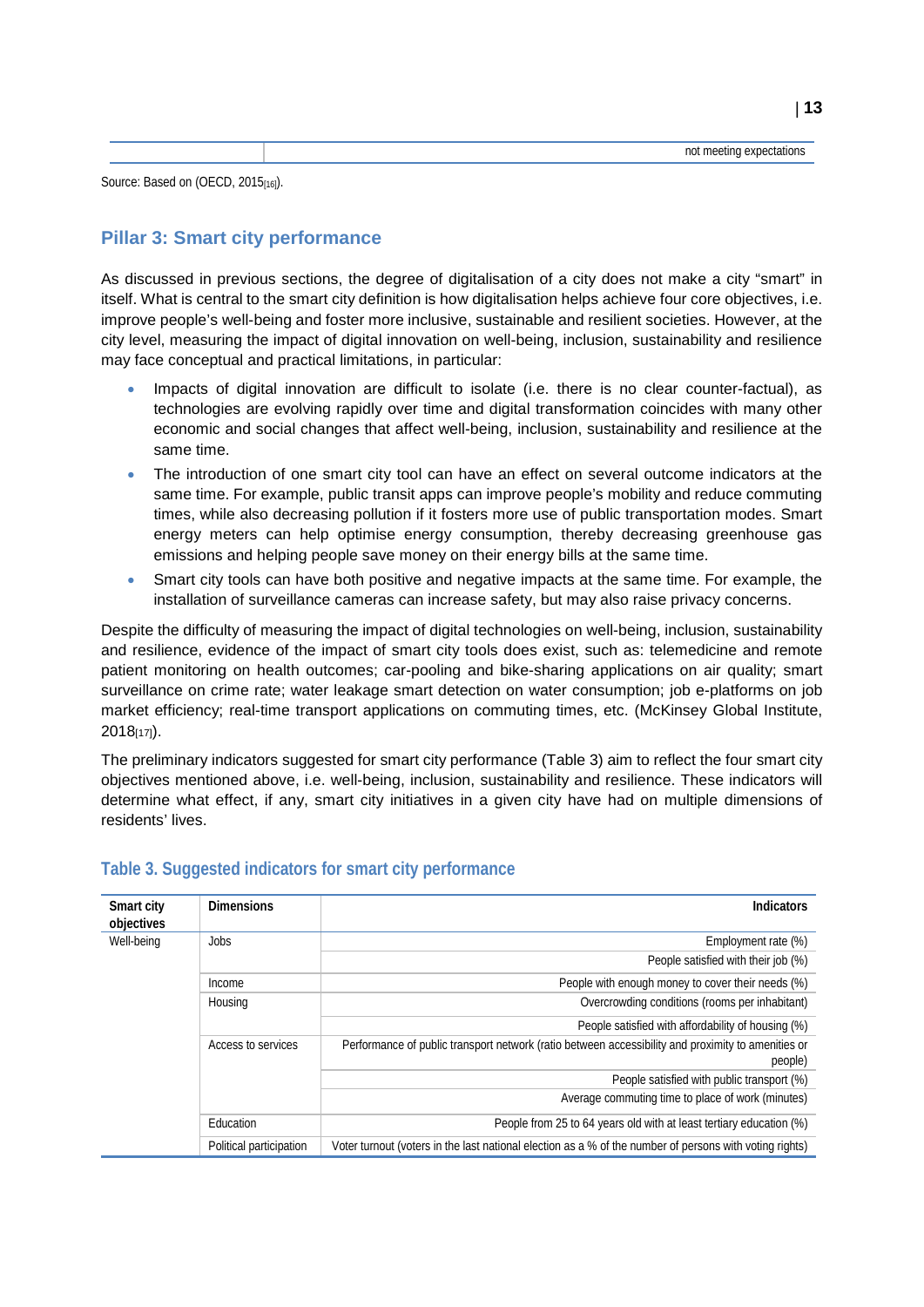|                | Health                | Life expectancy at birth (years)                                                                              |
|----------------|-----------------------|---------------------------------------------------------------------------------------------------------------|
|                |                       | People declaring good or very good health (%)                                                                 |
|                | Environmental quality | Exposure to PM2.5 in µg/m <sup>3</sup> , population weighted (micrograms per cubic metre)                     |
|                | Personal safety       | Percentage of population that feel safe walking alone at night around the area they live                      |
|                |                       | Transport-related mortality rates (deaths per 100 000 people)                                                 |
|                |                       | Percentage of population that have been assaulted or mugged in the previous 12 months                         |
|                | Community             | People satisfied with their city (%)                                                                          |
|                |                       | People with someone to rely on in case of need (%)                                                            |
|                | Life satisfaction     | Satisfaction with life as a whole (from 0 to 10)                                                              |
| Inclusion      | Economic              | Gini index of disposable income (after taxes and transfers) (from 0 to 1)                                     |
|                |                       | Ratio between average disposable income of top and bottom quintiles                                           |
|                | Gender and LGBT+      | Gender gap in employment rate (male-female, percentage points)                                                |
|                |                       | Female research and development personnel as a percentage of total research and development<br>employment     |
|                |                       | People that believes their place of residence is a good place to live for gay or lesbian people (%)           |
|                | Migrant and ethnic    | Migrant gap in employment rate (native-foreign, percentage points)                                            |
|                |                       | People that believes their place of residence is a good place to live for migrants (%)                        |
|                |                       | People that believes their place of residence is a good place to live for racial and ethnic minorities<br>(%) |
|                | Inter-generational    | Children poverty rate (%)                                                                                     |
|                |                       | Elderly poverty rate (%)                                                                                      |
|                |                       | Youth unemployment rate (%)                                                                                   |
|                |                       | Young population (from 18 to 24 years old) not in education, employment or training (NEET) (%)                |
| Sustainability | Energy                | Energy consumption per capita (kgoe per person)                                                               |
|                |                       | Electricity production from renewable sources (%)                                                             |
|                | Climate               | CO2 emissions per electricity production (in tons of CO <sub>2</sub> equivalent per gigawatt hours)           |
|                |                       | People satisfied with efforts to preserve the environment (%)                                                 |
|                | Biodiversity          | Change in tree cover (percentage points)                                                                      |
|                | Material footprint    | Municipal waste rate (kilos per capita)                                                                       |
|                |                       | Municipal waste that is recycled (%)                                                                          |
|                |                       | Number of motor road vehicles per 100 people                                                                  |
|                |                       | Change in land consumption per capita (squared metre per capita)                                              |
| Resilience     | Health and social     | Active physicians rate (active physicians per 1 000 people)                                                   |
|                |                       | People with jobs that can be performed remotely (%)                                                           |
|                | Institutions          | Population without access to health care (%)                                                                  |
|                |                       | People with confidence in the national government (%)                                                         |
|                |                       | People with confidence in judicial system and courts (%)                                                      |
|                |                       | People with confidence in the local police force (%)                                                          |
|                |                       | People that believe corruption is spread throughout the government in the country (%)                         |

Source: (OECD, 2020<sub>[18]</sub>)

## <span id="page-13-0"></span>**Next steps: developing and implementing the measurement framework**

Drawing on the discussions and outcomes of the 2<sup>nd</sup> Roundtable of Smart Cities and Inclusive Growth, the next steps in the development and implementation of the OECD Smart City Measurement Framework will include:

- selecting the specific indicators in each pillar
- identifying the right scale of analysis (e.g. municipality or FUA), considering that many smart city policy interventions are more relevant at a metropolitan scale (FUA) rather than a local scale
- defining the sources of data that can be used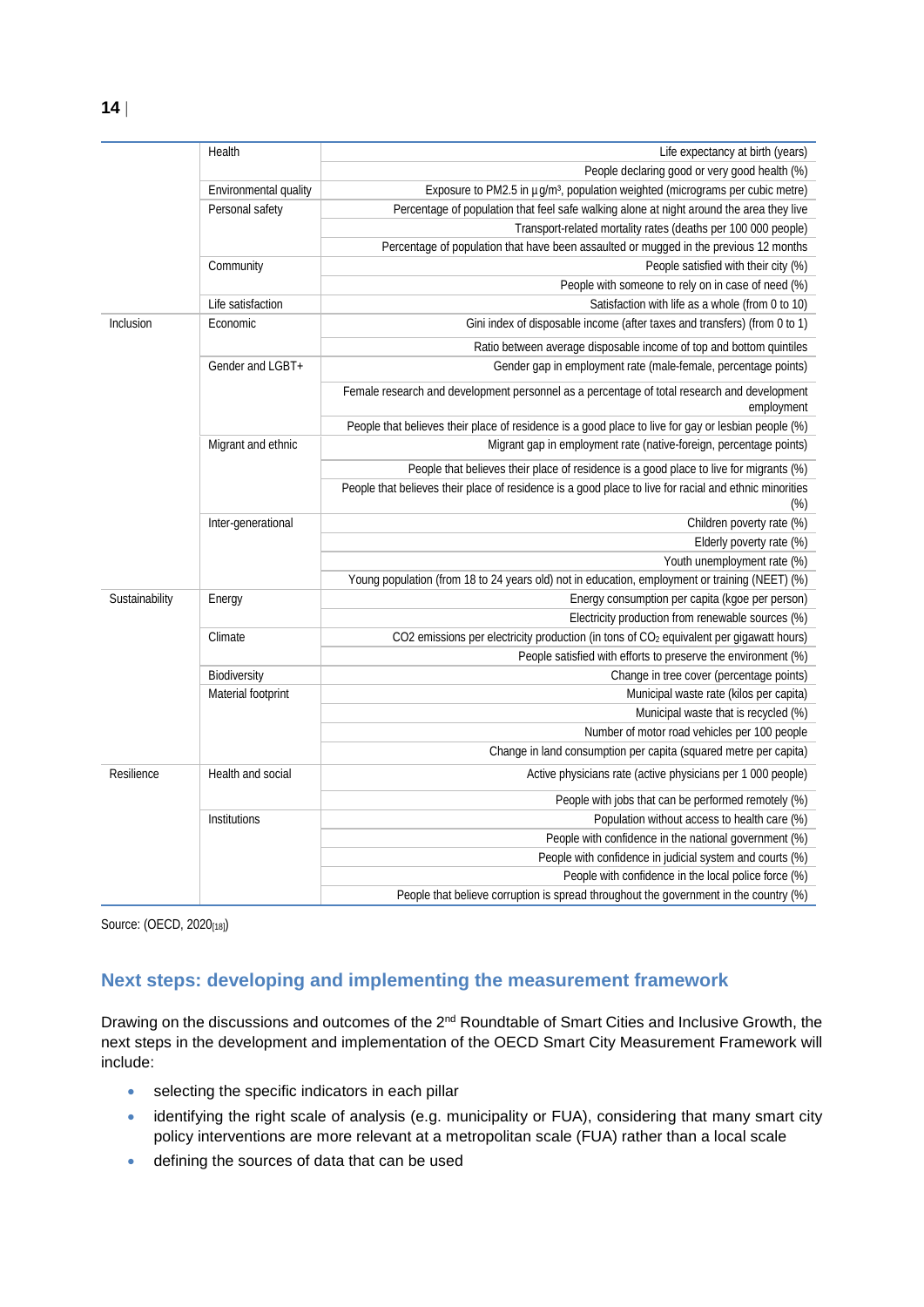• collecting the data and exploring ways to fill data gaps, for example through surveys and other tools to be defined.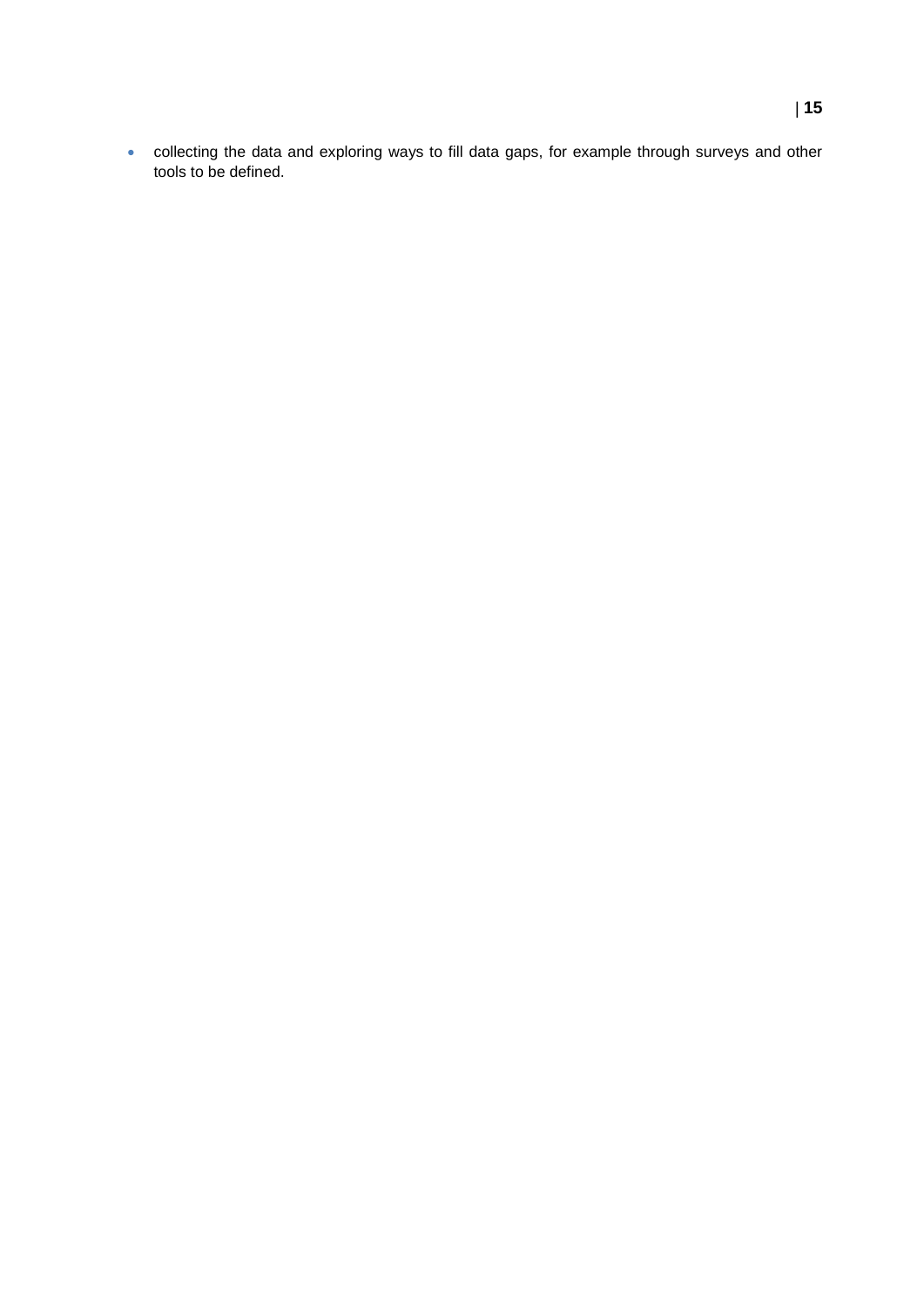## <span id="page-15-0"></span>**References**

| CITYkeys (2015), CITYkeys, http://www.citykeys-project.eu/.                                                                                                                                                                                                                  | [6]    |
|------------------------------------------------------------------------------------------------------------------------------------------------------------------------------------------------------------------------------------------------------------------------------|--------|
| Dijkstra, L., H. Poelman and P. Veneri (2019), "The EU-OECD definition of a functional urban<br>area", OECD Regional Development Working Papers, No. 2019/11, OECD Publishing, Paris,<br>https://dx.doi.org/10.1787/d58cb34d-en.                                             | [8]    |
| Huovila, A., P. Bosch and M. Airaksinen (2019), "Comparative analysis of standardized indicators<br>for Smart sustainable cities: What indicators and standards to use and when?", Cities, Vol. 89,<br>pp. 141-153, https://doi.org/10.1016/j.cities.2019.01.029.            | $[3]$  |
| ISO (2019), ISO 37122:2019, https://www.iso.org/standard/69050.html.                                                                                                                                                                                                         | $[4]$  |
| ISO (2019), ISO 37122:2019 Sustainable cities and communities - Indicators for smart cities,<br>https://www.iso.org/standard/69050.html.                                                                                                                                     | $[22]$ |
| ITU (2020), United 4 Smart Sustainable Cities, https://www.itu.int/en/ITU-<br>T/ssc/united/Pages/default.aspx#:~:text=%E2%80%8BThe%20U4SSC%20developed%20a,or<br>der%20to%20achieve%20the%20sustainable.                                                                     | $[5]$  |
| ITU (2016), Evaluation and assessment Key performance indicators for smart sustainable cities to<br>assess the achievement of sustainable development goals, https://www.itu.int/en/ITU-<br>T/ssc/united/Documents/SmartSustainableCities-KPI-ConceptNote-U4SSC-website.pdf. | $[23]$ |
| Junghoon Lee et al. (2019), 2019 Smart Cities Index Report, http://isi-en.ac.kr/.                                                                                                                                                                                            | $[21]$ |
| McKinsey Global Institute (2018), Smart Cities: Digital Solutions for a more Livable Future.                                                                                                                                                                                 | $[17]$ |
| OECD (2020), A Territorial Approach to the Sustainable Development Goals: Synthesis report,<br>OECD Urban Policy Reviews, OECD Publishing, Paris, https://doi.org/10.1787/e86fa715-en.                                                                                       | $[18]$ |
| OECD (2020), How's Life? 2020: Measuring Well-being, OECD Publishing, Paris,<br>https://dx.doi.org/10.1787/9870c393-en.                                                                                                                                                      | $[13]$ |
| OECD (2020), How's Life? Measuring Well-Being, OECD Publishing, Paris,<br>https://doi.org/10.1787/23089679.                                                                                                                                                                  | $[12]$ |
| OECD (2020), Measuring the distance to the SDGs in regions and cities Webtool,<br>https://www.oecd-local-sdgs.org/.                                                                                                                                                          | $[15]$ |
| OECD (2020), Smart Cities and Inclusive Growth,<br>https://www.oecd.org/cfe/cities/OECD_Policy_Paper_Smart_Cities_and_Inclusive_Growth.pdf.                                                                                                                                  | $[1]$  |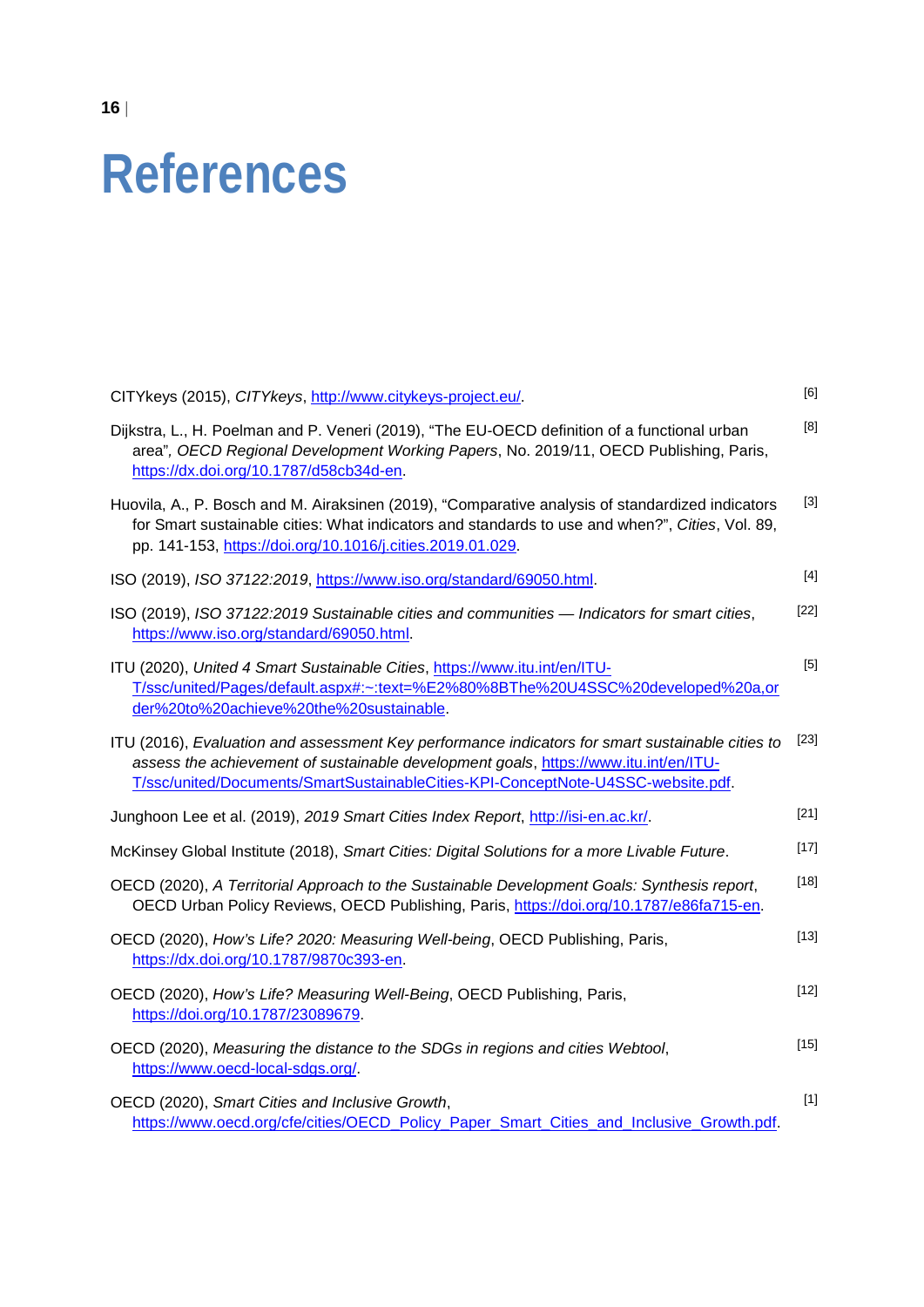| OECD (2019), Enhancing Innovation Capacity in City Government, OECD Publishing, Paris,<br>https://dx.doi.org/10.1787/f10c96e5-en.                                                                      | $[19]$ |
|--------------------------------------------------------------------------------------------------------------------------------------------------------------------------------------------------------|--------|
| OECD (2019), Enhancing the Contribution of Digitalisation to the Smart Cities of the Future.                                                                                                           | $[20]$ |
| OECD (2019), How's Life in the Digital Age?: Opportunities and Risks of the Digital<br>Transformation for People's Well-being, OECD Publishing, Paris,<br>https://dx.doi.org/10.1787/9789264311800-en. | $[10]$ |
| OECD (2019), OECD Going Digital Toolkit, https://goingdigital.oecd.org/en/.                                                                                                                            | $[9]$  |
| OECD (2017), How's Life? 2017: Measuring Well-being, OECD Publishing, Paris,<br>https://dx.doi.org/10.1787/how_life-2017-en.                                                                           | $[11]$ |
| OECD (2016), Making Cities Work for All: Data and Actions for Inclusive Growth, OECD<br>Publishing, Paris, https://dx.doi.org/10.1787/9789264263260-en.                                                | $[14]$ |
| OECD (2016), "Using Outcome Indicators to Improve Policies: Methods, Design Strategies and<br>Implementation", OECD Regional Development Working Papers, No. 2016/02, OECD, Paris.                     | $[7]$  |
| OECD (2015), Stakeholder Engagement for Inclusive Water Governance, OECD Studies on<br>Water, OECD Publishing, Paris, https://dx.doi.org/10.1787/9789264231122-en.                                     | $[16]$ |
| Petrova-Antonova, D. and S. Ilieva (2018), Smart Cities Evaluation - A Survey of Performance<br>and Sustainability Indicators, http://dx.doi.org/10.1109/SEAA.2018.00084.                              | $[2]$  |

| **17**